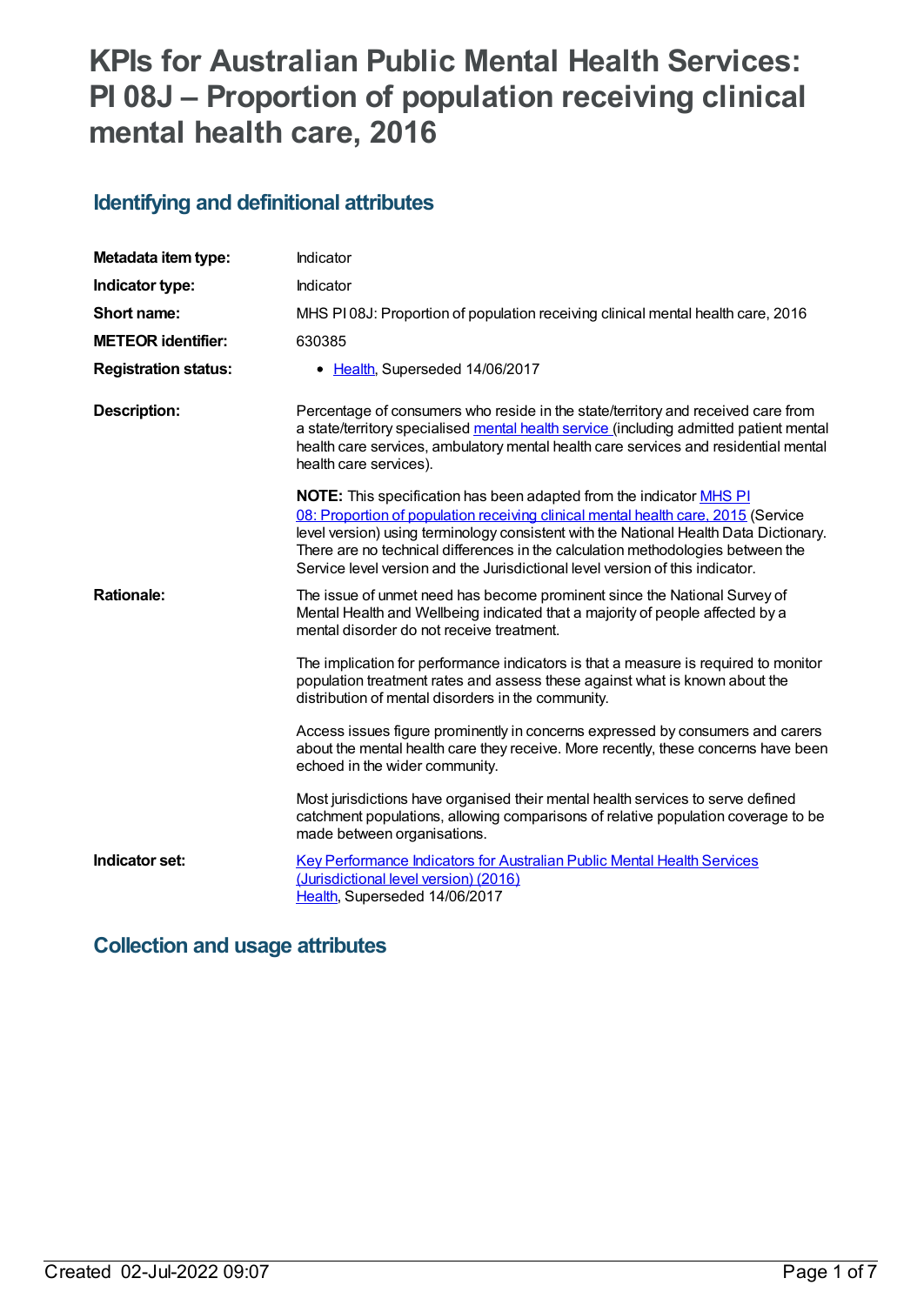| <b>Computation description:</b> | Coverage/Scope:                                                                                                                                                                                                                                                                                                                                                                                                                                                                                                                                                                                                                         |  |
|---------------------------------|-----------------------------------------------------------------------------------------------------------------------------------------------------------------------------------------------------------------------------------------------------------------------------------------------------------------------------------------------------------------------------------------------------------------------------------------------------------------------------------------------------------------------------------------------------------------------------------------------------------------------------------------|--|
|                                 | State/territory public specialised mental health services.                                                                                                                                                                                                                                                                                                                                                                                                                                                                                                                                                                              |  |
|                                 | The following exclusions apply:                                                                                                                                                                                                                                                                                                                                                                                                                                                                                                                                                                                                         |  |
|                                 | • Mental health clients for which a unique person identifier was not recorded,<br>that is non-uniquely identifiable consumers, are to be excluded.                                                                                                                                                                                                                                                                                                                                                                                                                                                                                      |  |
|                                 | Methodology:                                                                                                                                                                                                                                                                                                                                                                                                                                                                                                                                                                                                                            |  |
|                                 | Reference period for 2016 performance reporting: 2014-15.                                                                                                                                                                                                                                                                                                                                                                                                                                                                                                                                                                               |  |
|                                 | Requires a count of individuals receiving services provided by state/territory mental<br>health services in the reference period. That is, consumers who received services<br>in the reference period in more than one service setting, or by more than one<br>specialised mental health service organisation, should only be counted once. No<br>additional service utilisation thresholds have been set for this indicator. This<br>approach has been taken to allow:                                                                                                                                                                 |  |
|                                 | • 'assessment only' cases to be included (i.e. individuals receiving only one<br>service contact) because these are regarded as a significant and valid<br>service provided by specialist mental health services; and<br>all service contacts to be included in defining whether a person receives a<br>service, including those delivered 'on behalf' of the consumer i.e. where the<br>consumer does not directly participate. This approach has been taken to<br>ensure that the role of state and territory mental health services in providing<br>back up as tertiary specialist services to other health providers is recognised. |  |
| <b>Computation:</b>             | (Numerator + Denominator) x 100                                                                                                                                                                                                                                                                                                                                                                                                                                                                                                                                                                                                         |  |
| Numerator:                      | Number of individuals recorded on jurisdictional mental health information systems<br>as receiving one or more service events from state/territory public specialised<br>mental health services (including admitted patient, ambulatory and residential                                                                                                                                                                                                                                                                                                                                                                                 |  |

services) in the reference period.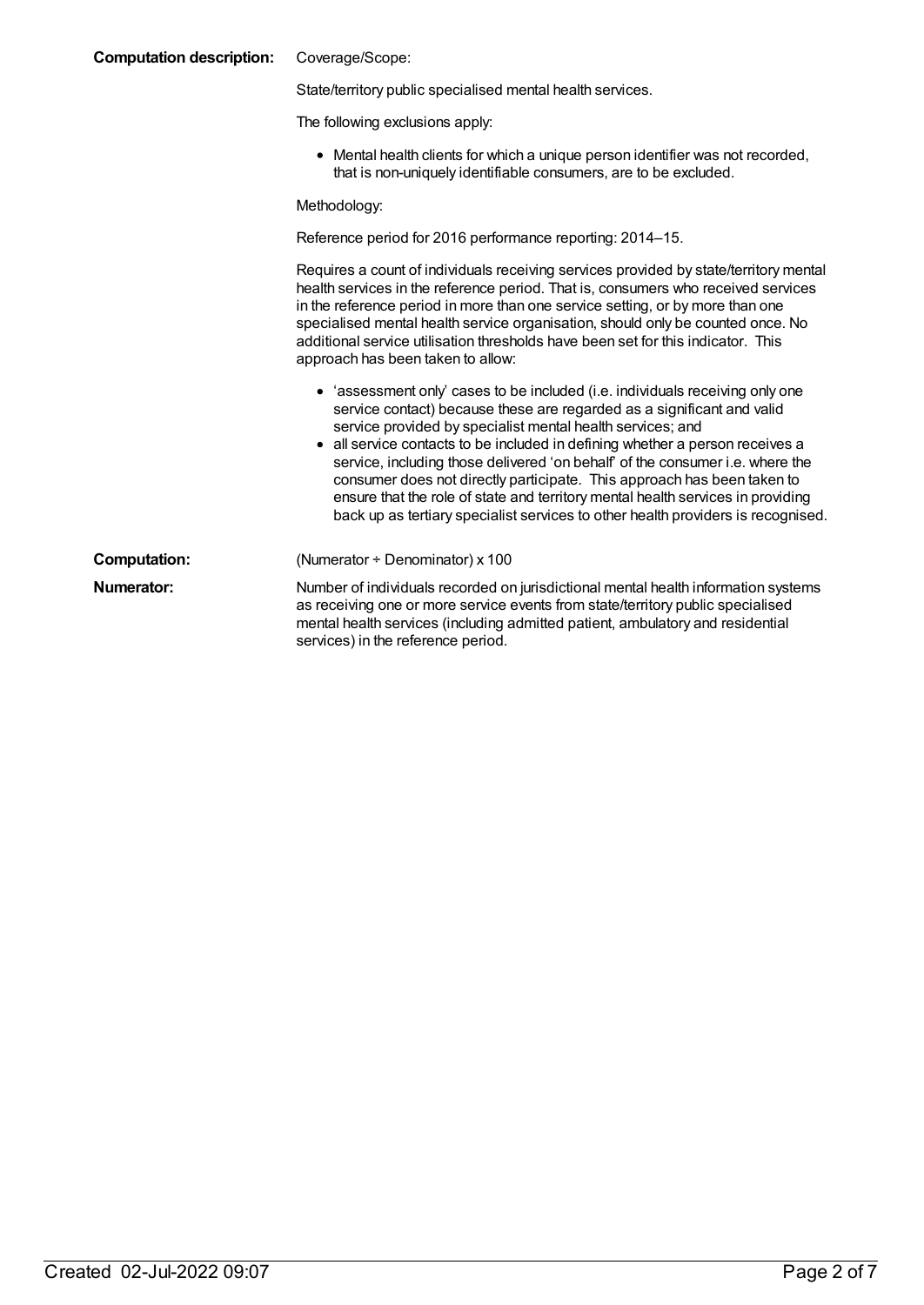#### **Data Element**

Person—person identifier

**Data Source**

[State/territory](file:///content/402135) community mental health care data

**Guide for use**

Data source type: Administrative by-product data

### **Data Element / Data Set**

**Data Element**

Person—person identifier

**Data Source**

[State/territory](file:///content/426458) admitted patient data

**Guide for use**

Data source type: Administrative by-product data

#### **Data Element / Data Set**

#### **Data Element**

Person—person identifier

**Data Source**

Department of Veterans' Affairs (DVA)

**Guide for use**

Data source type: Administrative by-product data

#### **Denominator:** Total population

**Denominator data elements:**

#### **Data Element / Data Set**

#### **Data Element**

Person—estimated resident population of Australia

**Data Source**

ABS Estimated resident population (total [population\)](file:///content/393625)

**Guide for use**

Data source type: Census-based plus administrative by-product data

#### **Data Element / Data Set**

#### **Data Element**

Person—estimated resident population of Australia

**Data Source**

ABS [Indigenous](file:///content/585472) estimates and projections

**Guide for use**

Data source type: Census-based plus administrative by-product data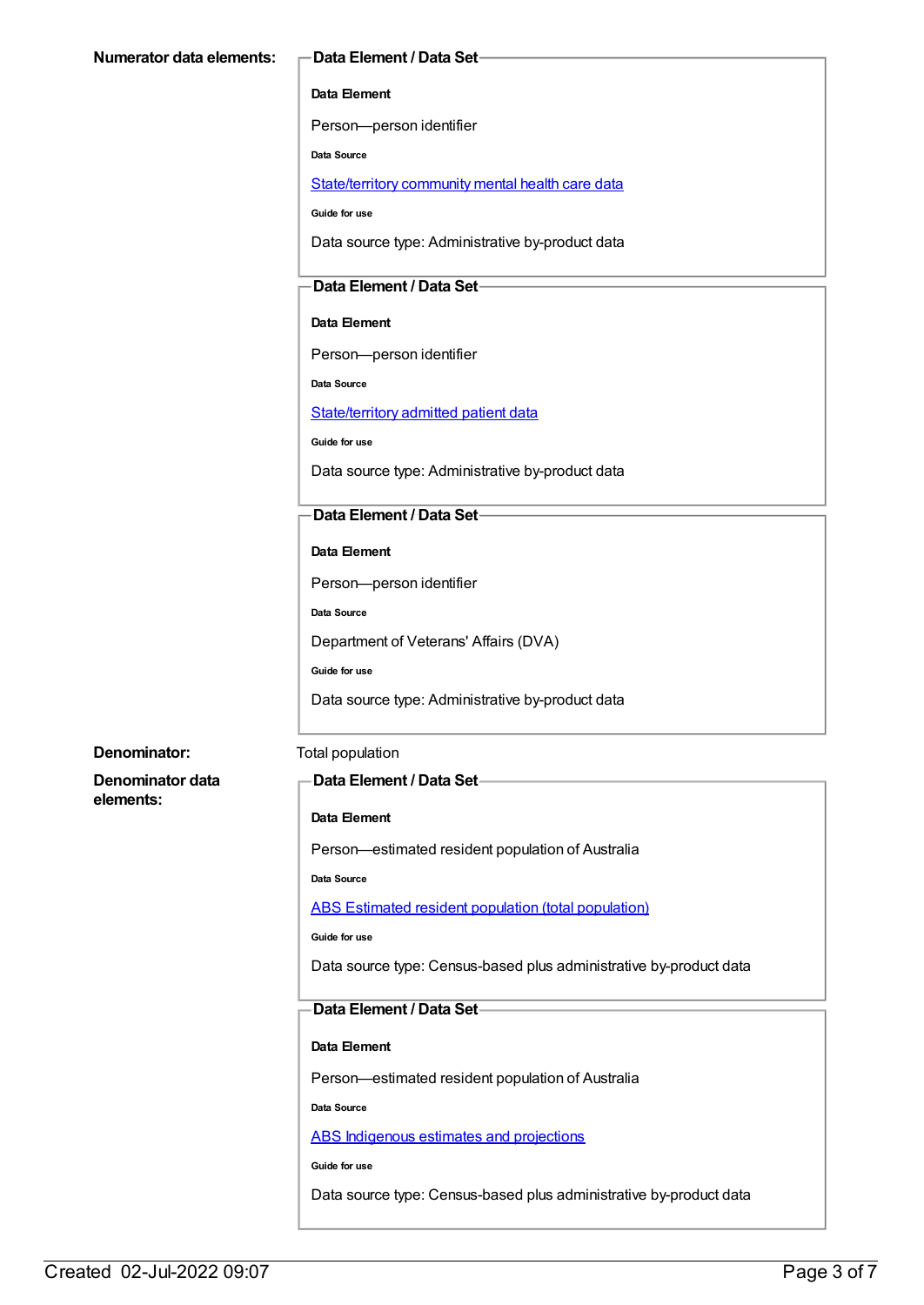**Disaggregation:** Service variables: Nil

Consumer attributes: Age, sex, Socio-Economic Indexes for Areas (SEIFA), remoteness, Indigenous status. Disaggregated data excludes missing or not reported data.

All disaggregated data are to be calculated as at the first service event for the reporting period, that is, any in-scope admission, residential episode or service contact, even if an ongoing event is underway at the start of the reporting period. In cases where a null value is returned, the first valid result is to be used.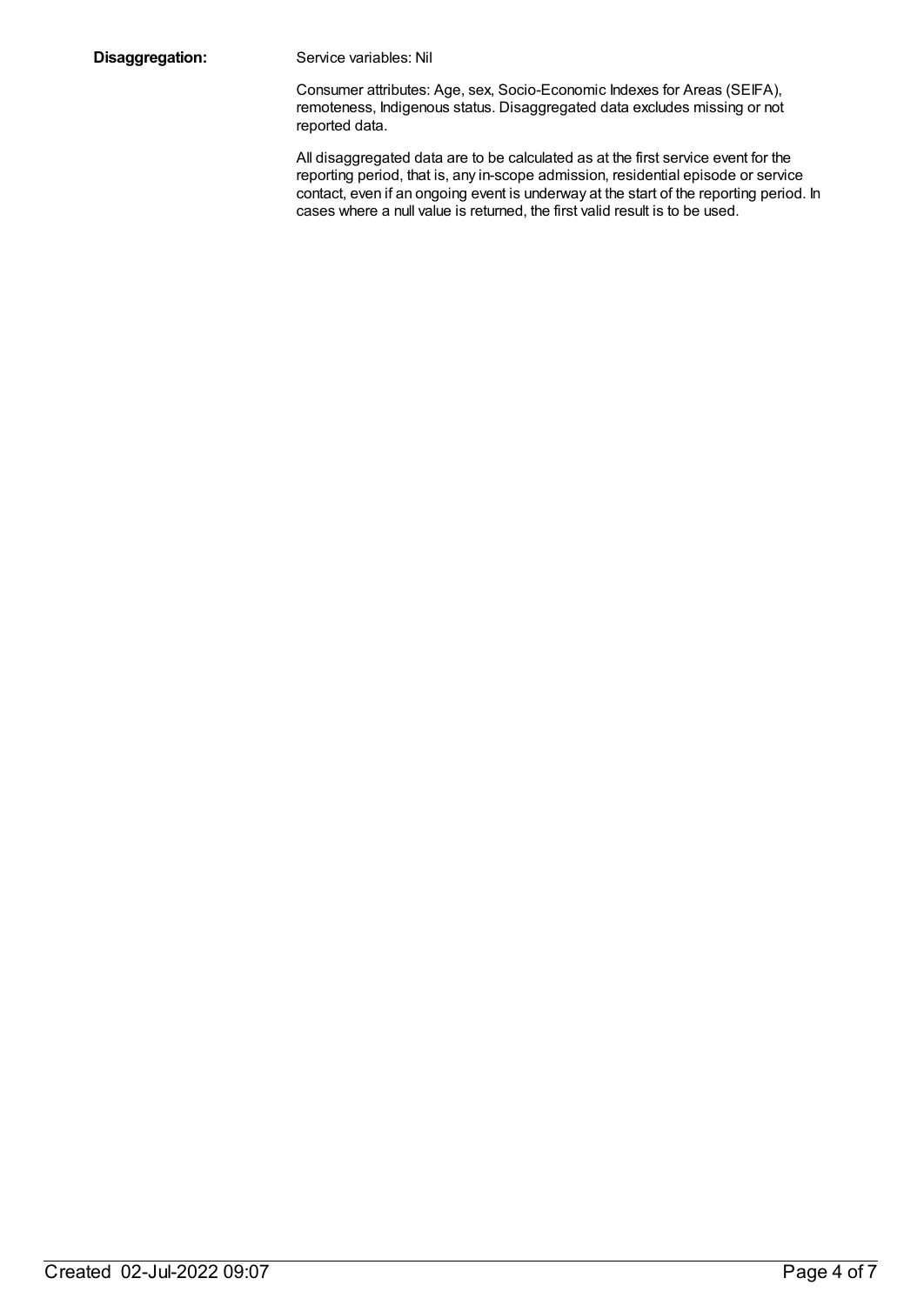#### **Disaggregation data elements:**

#### **Data Element / Data Set**

**Data Element**

Person—age

**Data Sources**

[State/territory](file:///content/426458) admitted patient data

[State/territory](file:///content/402135) community mental health data

[State/territory](file:///content/630460) residential mental health data

#### **Guide for use**

Data source type: Administrative by-product data

#### **Data Element / Data Set**

**Data Element**

Person—area of usual residence

**Data Source**

[State/territory](file:///content/426458) admitted patient data

[State/territory](file:///content/402135) community mental health data

[State/territory](file:///content/630460) residential mental health data

#### **Guide for use**

Used for disaggregation by remoteness and SEIFA

#### **Data Element / Data Set**

**Data Element**

Person—Indigenous status

**Data Source**

[State/territory](file:///content/426458) admitted patient data

[State/territory](file:///content/402135) community mental health data

[State/territory](file:///content/630460) residential mental health data

### **Data Element / Data Set**

**Data Element**

Person—sex

**Data Source**

[State/territory](file:///content/426458) admitted patient data

[State/territory](file:///content/402135) community mental health data

[State/territory](file:///content/630460) residential mental health data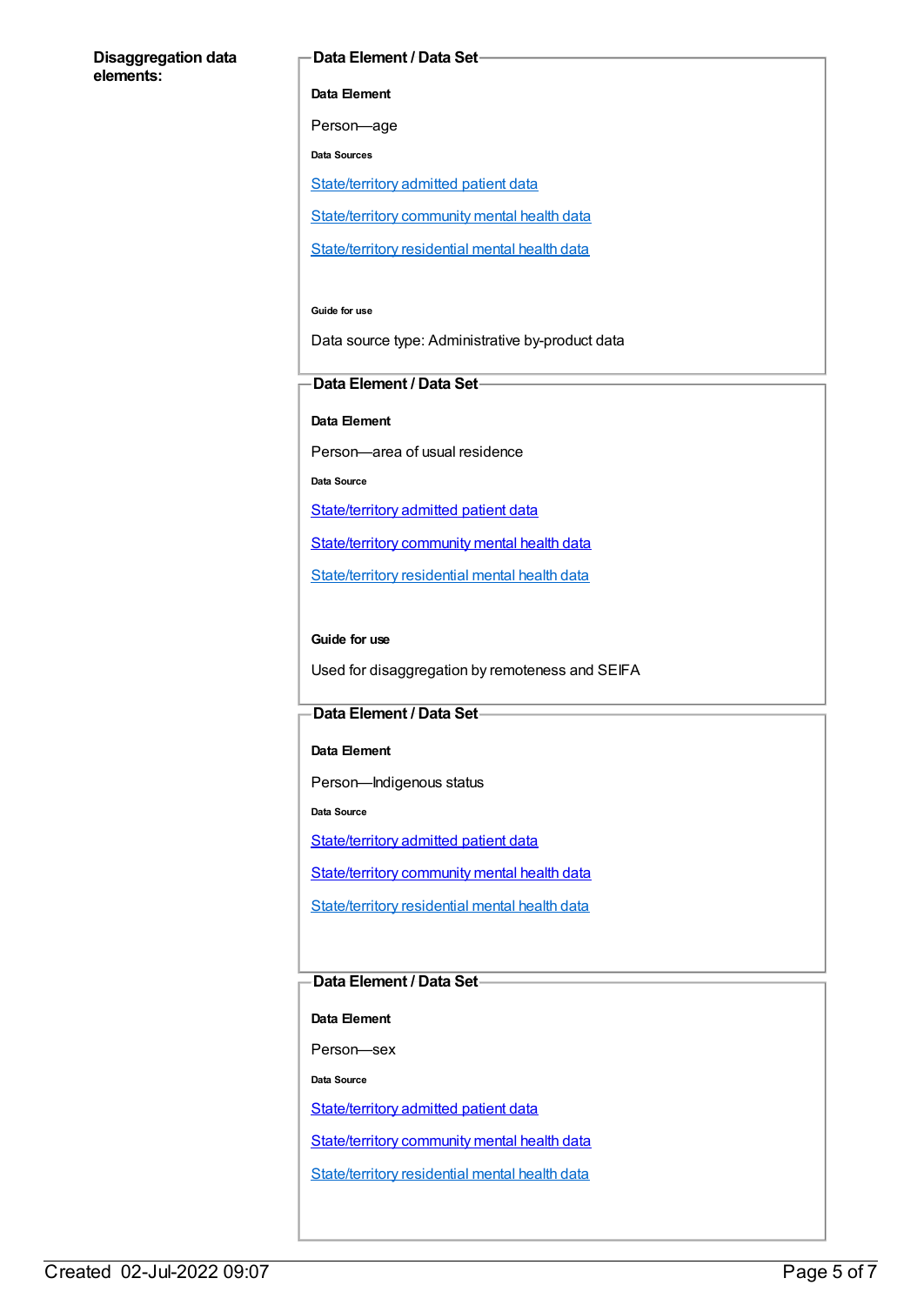## **Representational attributes**

| <b>Representation class:</b> | Proportion |
|------------------------------|------------|
| Data type:                   | Real       |
| Unit of measure:             | Person     |

## **Indicator conceptual framework**

| <b>Framework and</b> | Accessible |
|----------------------|------------|
| dimensions:          |            |

## **Accountability attributes**

| <b>Benchmark:</b>                                  | State/territory level                                                                                                                                                                                                                                                                                                                                                                                                                                                                                                                                                                                                                                                                                                                                                                                                                                                                                                                                                                                                                                                                                                                                                                                                                                                                                                                                                                                                                                                             |
|----------------------------------------------------|-----------------------------------------------------------------------------------------------------------------------------------------------------------------------------------------------------------------------------------------------------------------------------------------------------------------------------------------------------------------------------------------------------------------------------------------------------------------------------------------------------------------------------------------------------------------------------------------------------------------------------------------------------------------------------------------------------------------------------------------------------------------------------------------------------------------------------------------------------------------------------------------------------------------------------------------------------------------------------------------------------------------------------------------------------------------------------------------------------------------------------------------------------------------------------------------------------------------------------------------------------------------------------------------------------------------------------------------------------------------------------------------------------------------------------------------------------------------------------------|
| Further data development /<br>collection required: | This indicator cannot be accurately constructed using the Community Mental Health<br>Care and Admitted Patient Care NMDSs because the data sets do not include<br>unique patient identifiers that allow linkage across data sets.                                                                                                                                                                                                                                                                                                                                                                                                                                                                                                                                                                                                                                                                                                                                                                                                                                                                                                                                                                                                                                                                                                                                                                                                                                                 |
|                                                    | Accurate construction of this indicator at a national level requires separate indicator<br>data to be provided individually by states and territories.                                                                                                                                                                                                                                                                                                                                                                                                                                                                                                                                                                                                                                                                                                                                                                                                                                                                                                                                                                                                                                                                                                                                                                                                                                                                                                                            |
|                                                    | Development of state-wide unique patient identifiers within all mental health<br>NMDSs is needed to improve this capacity.                                                                                                                                                                                                                                                                                                                                                                                                                                                                                                                                                                                                                                                                                                                                                                                                                                                                                                                                                                                                                                                                                                                                                                                                                                                                                                                                                        |
|                                                    | When data for this indicator are requested, jurisdictions are required to answer<br>whether a state-wide unique client identifier system is in place, or some<br>comparable approach has been used in the data analysis to allow tracking of<br>service utilisation by an individual consumer across all public specialised mental<br>health services in the jurisdiction. Collection of this information is aimed at<br>assessing the degree of consistency between jurisdictions in data reported the<br>result of which are explored in the data quality statement for this indicator.                                                                                                                                                                                                                                                                                                                                                                                                                                                                                                                                                                                                                                                                                                                                                                                                                                                                                         |
| <b>Other issues caveats:</b>                       | • As defined populations may receive services from a state/territory service<br>other than their resident state/territory, this measure is not a 'pure' indicator of<br>mental health service performance but more about service utilisation by the<br>population they serve. However, it is regarded as an important indicator to<br>understand the overall relationship of the state/territory mental health service<br>in relation to its resident population needs.<br>• Resource allocation based on psychiatric epidemiology, associated<br>morbidity and disability, mortality and socio-demographic factors is generally<br>regarded as resulting in more equitable distribution of resources in relation to<br>local need than funding strategies based on service-utilisation and population<br>size alone. This indicator advances these concepts by creating scope in the<br>future to compare expected treatment rates to actuals.<br>• This measure does not consider the roles of primary mental health care or the<br>specialist private mental health sector. While people who received care from<br>specialist non-government organisations are not counted, it is expected that<br>the majority of these people will be captured by the activities of clinical<br>services.<br>• This measure may under-report levels of service access in areas where<br>persons are able to access public sector mental health services across<br>jurisdictional boundaries. |
| <b>Source and reference attributes</b>             |                                                                                                                                                                                                                                                                                                                                                                                                                                                                                                                                                                                                                                                                                                                                                                                                                                                                                                                                                                                                                                                                                                                                                                                                                                                                                                                                                                                                                                                                                   |

**Reference documents:** National Mental Health Performance Subcommittee 2013. Key Performance Indicators for Australian Public Mental Health Services 3rd edn. Canberra. NMHPC.

## **Relational attributes**